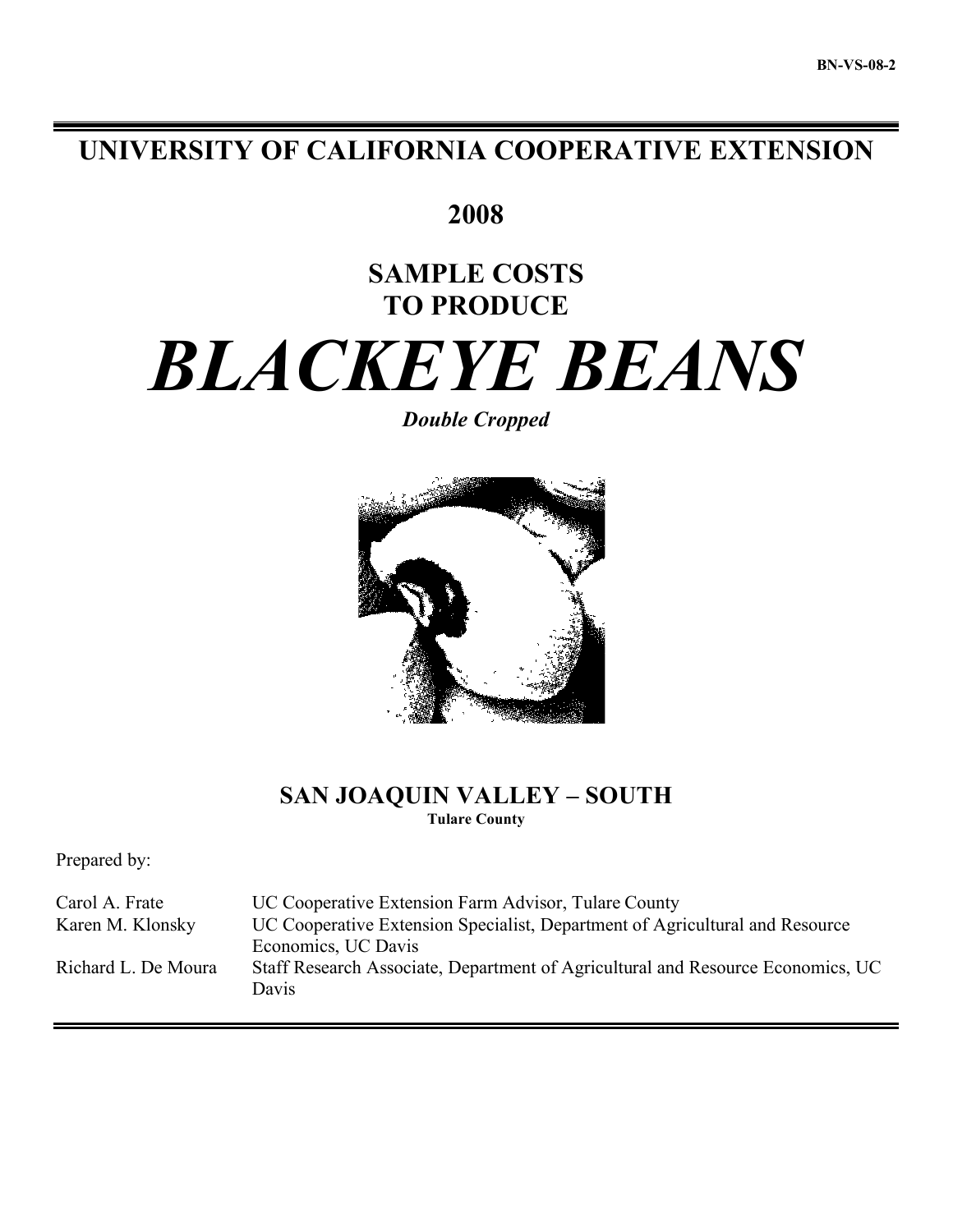## **UNIVERSITY OF CALIFORNIA COOPERATIVE EXTENSION**

## **SAMPLE COSTS TO PRODUCE BLACKEYE BEANS** *Double Cropped* **San Joaquin Valley – South 2008 Tulare County**

## **STUDY CONTENTS**

| Table 5. WHOLE FARM ANNUAL EQUIPMENT, INVESTMENT and OVERHEAD COSTS  14 |  |
|-------------------------------------------------------------------------|--|
|                                                                         |  |
|                                                                         |  |
|                                                                         |  |

## **INTRODUCTION**

Sample costs to produce double cropped blackeye beans (*Vigna unquiculata)* in the southern San Joaquin Valley are shown in this study. The study is intended as a guide only, and can be used to make production decisions, determine potential returns, prepare budgets and evaluate production loans. Practices described are based on the production practices considered typical for this crop and region, but will not apply to every farm situation. Sample costs for labor, materials, equipment and custom services are based on current figures. A "*Your Costs*" column in Tables 1 and 2 is provided to enter your costs.

The hypothetical farm operations, production practices, overhead, and calculations are described under the assumptions. For additional information or an explanation of calculations used in the study call the Department of Agricultural and Resource Economics, University of California, Davis, California, (530) 752-3589 or the local UC Cooperative Extension office.

Sample Cost of Production studies are available for many commodities. Current and some archived studies can be downloaded from the department website http://coststudies.ucdavis.edu, requested through Agricultural and Resource Economics at 530-752-1517 or obtained from the local county UC Cooperative Extension offices.

> The University of California is an affirmative action/equal opportunity employer The University of California and the United States Department of Agriculture cooperating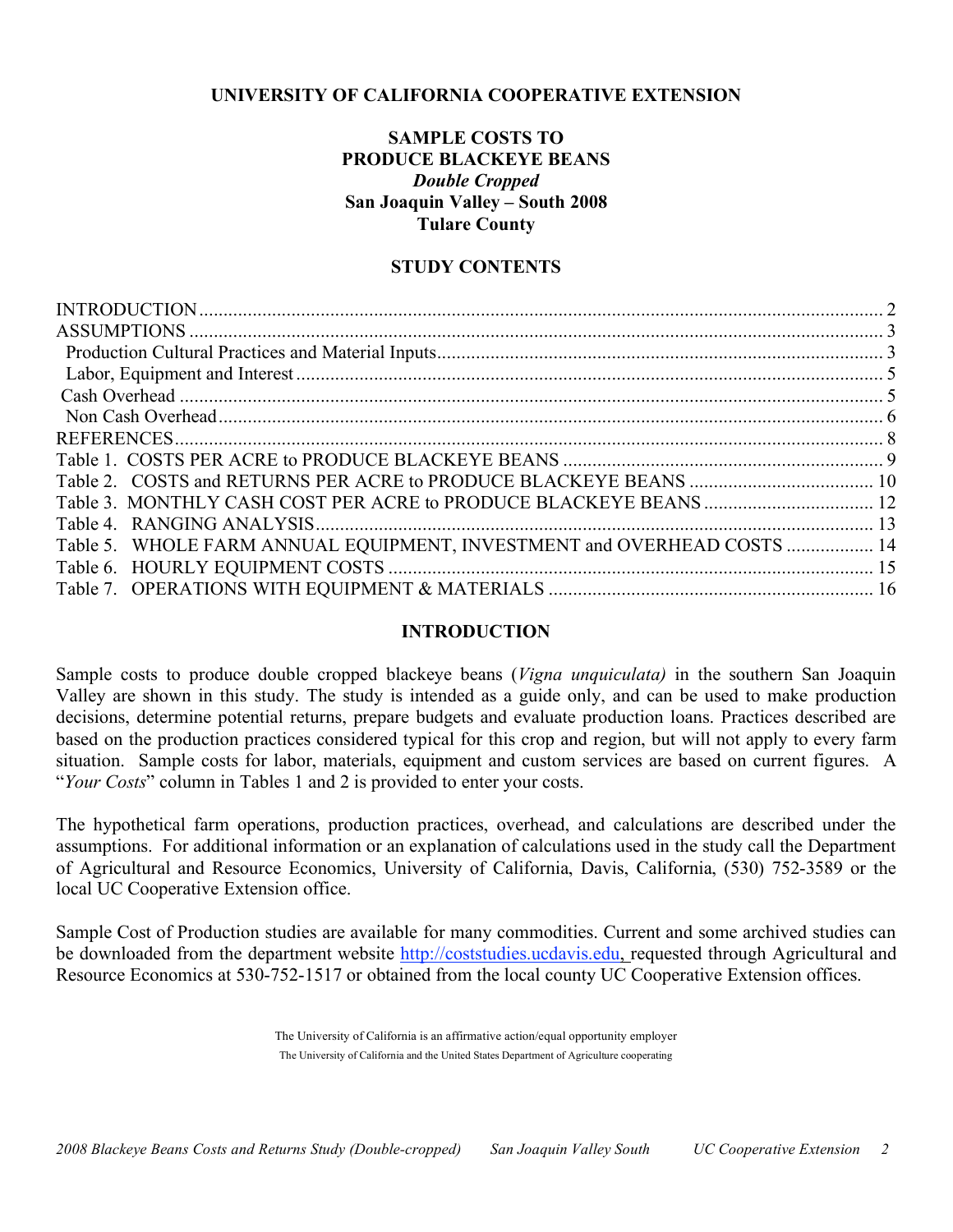## **ASSUMPTIONS**

The assumptions refer to Tables 1 to 7 and pertain to sample costs to produce double cropped blackeye beans in the southern San Joaquin Valley, Tulare County. The cultural practices described represent production operations and materials considered typical on a well-managed farm in the region. Costs, materials, and practices in this study will not apply to all farms. Timing of and types of cultural practices will vary among growers within the region and from season to season due to variables such as weather, soil, and insect and disease pressure. The study does not represent a specific farm and is intended as a guide only. **The use of trade names and cultural practices in this report does not constitute an endorsement or recommendation by the University of California nor is any criticism implied by omission of other similar products or cultural practices.**

**Farm.** The hypothetical field and row-crop farm consists of 1,000 non-contiguous acres on which 80 acres are being planted to blackeye beans. Other crops grown on the acres in rotation with blackeye beans include small grains, winter forage, alfalfa hay, sugar beets, cotton, and field corn. Roads, equipment yard, irrigation system and farmstead are on twenty acres.

## **Production Cultural Practices and Material Inputs**

**Land Preparation**. The ground is disced two times with a stubble disc, then disced two times with an offset or finishing disc to pulverize the surface and incorporate the preplant herbicide. Beds are listed and shaped.

**Planting.** In June the CB46 variety is planted on 30-inch beds into moisture with an 8-row planter at 40 pounds (.40 cwt) of seed per acre. The seed is treated with fungicides to protect against seedling diseases.

**Fertilization**. Rhizobium, a nitrogen fixing bacteria, is added to the seed at planting. No other fertilizer is applied and is seldom required.

**Irrigation**. The field is furrow irrigated. An irrigation is made in May prior to planting (preirrigation). The next irrigation is made two to seven weeks after planting. In this study the first irrigation is in late-June followed by irrigations at approximately 10-day intervals during July and August. The grower can use either or both well and surface water. Well water is used at cost of \$4.38 per acre-inch or \$52.56 per acre-foot. Effective rainfall is not taken into account; therefore a total of 27-acre inches per year, including the preirrigation are applied to the field. To facilitate cultural operations, drainage ditches at the end of the field are opened and closed as necessary.

**Pest Management.** The pesticides and rates mentioned in this cost study are listed in *UC Integrated Pest Management Guidelines, Dry Beans.* For information on other pesticides available, pest identification, monitoring, and management visit the UC IPM website at www.ipm.ucdavis.edu. For information and pesticide use permits, contact the local county agricultural commissioner's office. **Pesticides mentioned in this study are used to calculate rates and costs. Although the pesticides mentioned are commonly used by growers, many other pesticides are available. Check with your PCA, field crops farm advisor, and/or the UC IPM website for current recommendations.** Adjuvants are recommended for use with many pesticides for effective control, but adjuvants, their costs and their availability are not included in this study. Pesticide costs may vary by location, brand, and grower volume. Pesticide costs in this study are taken from a single dealer and shown as full retail.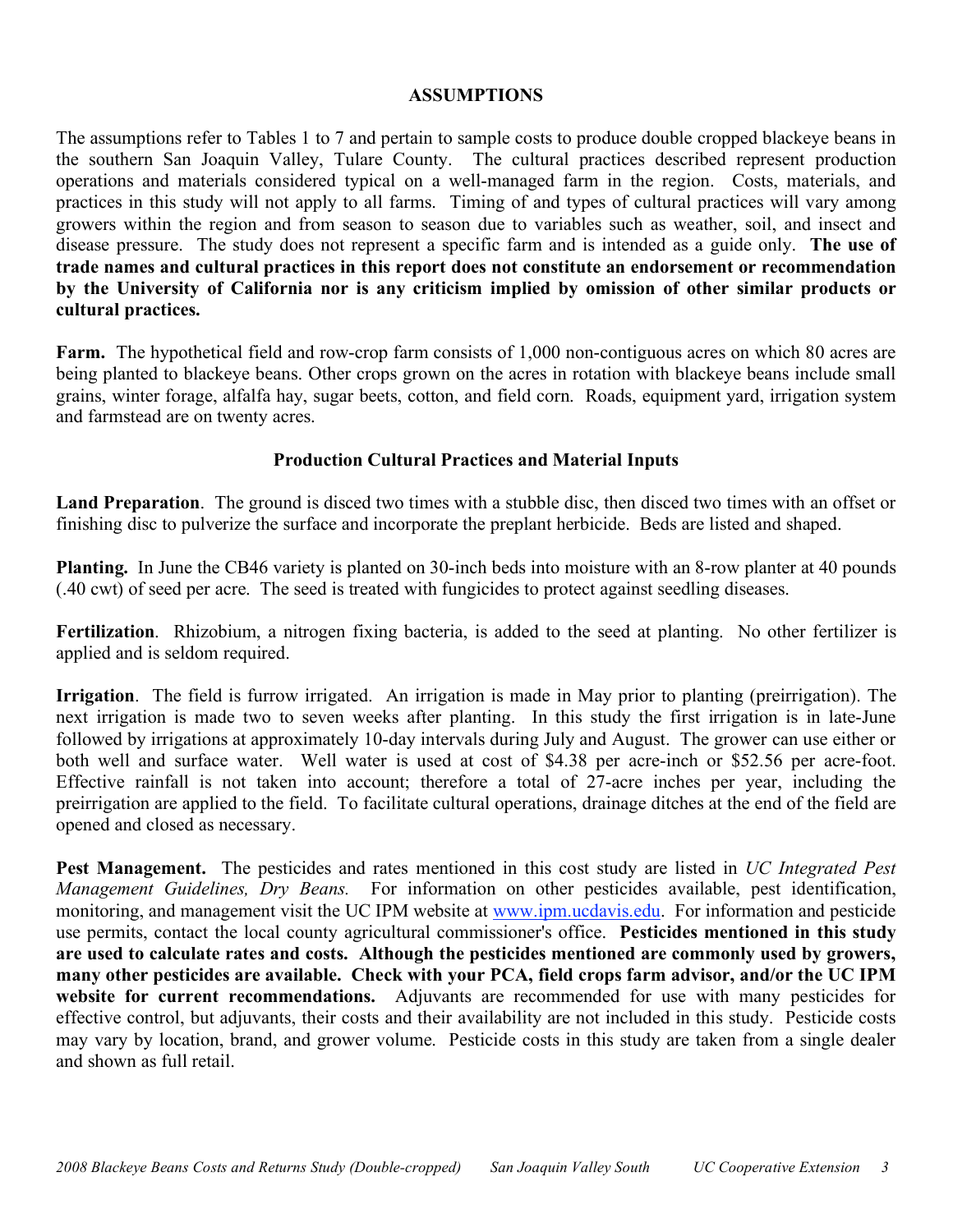*Pest Control Adviser (PCA).* Written recommendations are required for many commercially applied pesticides and are written by licensed pest control advisers. In addition the PCA will monitor the field for agronomic problems including pests, diseases, and nutritional status. Growers may hire private PCAs or receive the service as part of a service agreement with an agricultural chemical and fertilizer company. Costs for a private PCA are not included in this study.

*Weeds.* Prior to planting as a part of land preparation, Prowl is applied with a boom attached to the front of a finish disc. The field is then disced lightly a second time to complete the Prowl incorporation. The field is cultivated with an 8-row cultivator one time in June.

*Insects.* Lygus bugs (*Lygus hesperus*) are the main insect pest in blackeyes. The lygus bugs can cause reduced yields, affect maturity and seed quality. To control lygus, Warrior is sprayed by air in July at early bloom, and again in August. All applications are made by helicopter. Spider mites may need to be treated in some fields, but is not shown as a cost in this study.

*Diseases.* Seeds are treated at the warehouse with fungicides to protect against seedling diseases and the treatment is included in the seed cost. Fusarium wilt (*Fusarium oxysporum*) is a major disease of blackeyes and is controlled by planting resistant varieties.

**Harvest**. The crop is custom cut in September and custom threshed (harvested) in October. The beans are cut below ground with bean knives attached to the belly of the tractor and then windrowed. Six or eight rows are cut in one pass. After one to three weeks of drying when the plants are dry and the beans are around 12% moisture, the beans are threshed with a bean harvester, dumped into bulk trucks and delivered to the warehouse. Custom harvest costs are charged on field weight and/or per acre. Cutting and windrowing cost \$35 per acre. Threshing cost \$20 per acre plus \$2 per hundredweight (cwt). Hauling costs are estimated at \$0.65 per hundredweight.

*Yield*. Field weight includes trash, dirt, stones, immature and broken beans. The field weight is this study is 26.09-hundredweight. After cleaning, assuming an 8% clean out, the net yield is 24-hundredweight of U.S. No. 1 beans.

*Warehouse*. The warehouse charges \$3.10 per hundredweight field weight to clean the beans, \$0.40 to fumigate, and \$18 per lot to grade. Lot sizes vary, but are considered to be a set of doubles or 6 bobtails. A set of doubles is calculated to be 500 hundredweight and the grading cost in this study was converted to cost per hundredweight. After cleaning, charges are based on clean weight. Insurance cost \$0.25 per hundredweight, storage for up to one year cost \$0.75 per hundredweight, and bagging into 50 pound bags is paid by the buyer.

*Returns*. Based on current markets for U.S. No. 1 grade blackeyes, an estimated price of \$32 per hundredweight clean seed is used to calculate returns. Table 4 shows a range of yields over a range of returns for No. 1 beans. Visual quality is important in blackeye marketing, and sales are based on USDA grade. See *United States Standards for Beans*, a publication of the U.S. Department of Agriculture, Federal Grain Inspection Service.

*Assessments/Fees***.** The California Dry Bean Board (CDBB) assesses growers \$0.185 per clean hundredweight and the Blackeye Council \$0.07 per clean hundredweight. The CDBB and Council assessments provide funds for marketing and research. In some counties within the region other than Tulare, the Curly Top Virus Control Program (CTVCP) within the California Department of Food and Ag (CDFA) has a beet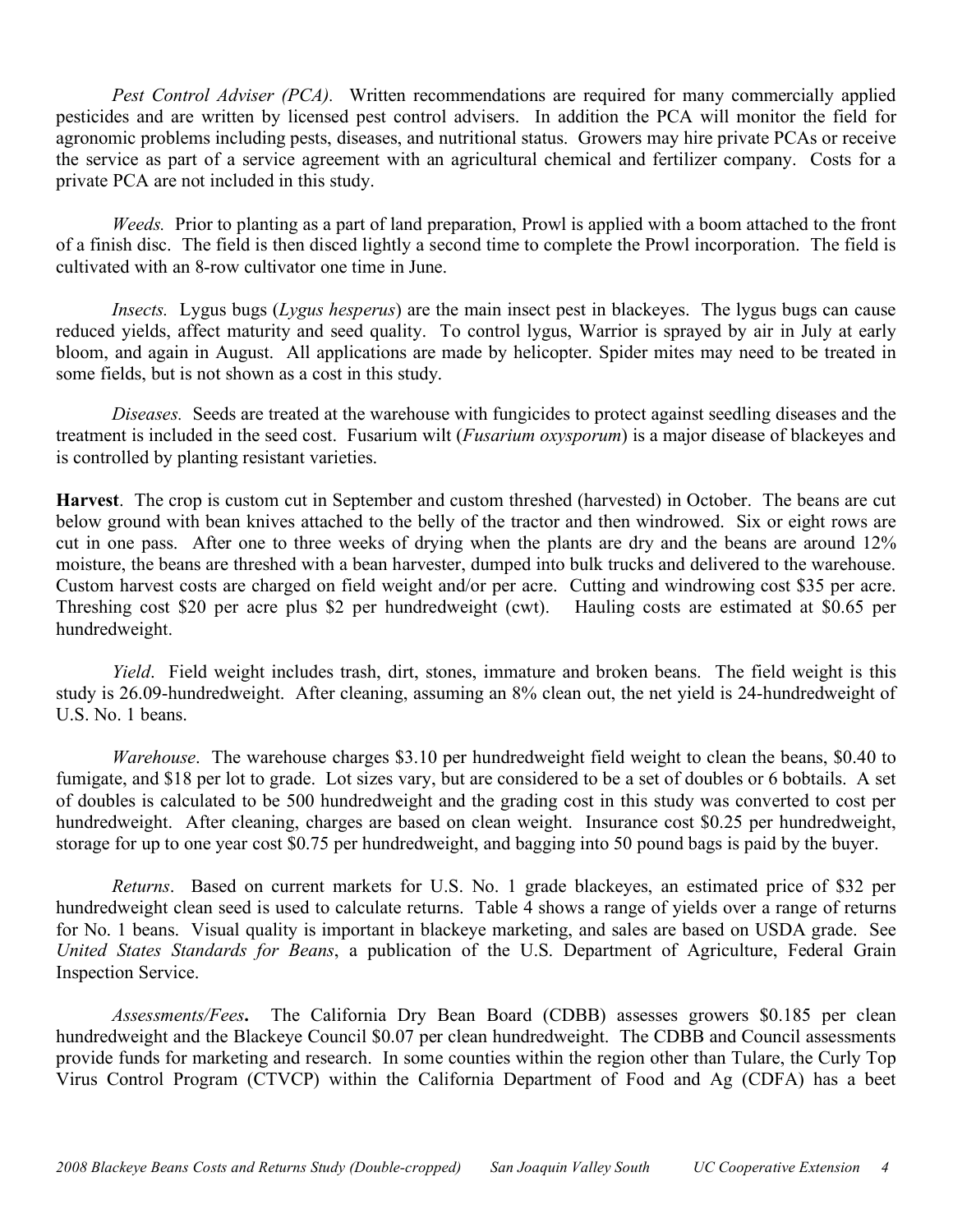leafhopper assessment (BLHA) of \$0.416 per clean hundredweight. Being Tulare County does not participate, the cost is not included.

## **Labor, Equipment and Interest**

Labor. Hourly wages for workers are \$10.25 for machine operators and \$8.00 per hour non-machine labor. Adding 36% for the employer's share of federal and state payroll taxes, insurance, and other possible benefits gives the labor rates shown of \$13.94 and \$10.88 per hour for machine labor and non-machine labor, respectively. Workers' compensation costs will vary among growers, but for this study the cost is based upon the average industry final rate as of January 1, 2008 (personal email from California Department of Insurance, March 11, 2008, unreferenced). Labor for operations involving machinery are 20% higher than the operation time given in Table 1 to account for the extra labor involved in equipment set up, moving, maintenance, work breaks, and field repair.

**Equipment Operating Costs.** Repair costs for all equipment are based on purchase price, annual hours of use, total hours of life, and repair coefficients formulated by American Society of Agricultural Engineers (ASAE). Fuel and lubrication costs are also determined by ASAE equations based on maximum power takeoff (PTO) horsepower, and fuel type. Prices for on-farm delivery of red dye diesel and gasoline are \$3.54 (exclude excise taxes) and \$3.57 per gallon, respectively. The cost includes a 2% local sales tax on diesel fuel, but does not include excise taxes. Gasoline costs include an 8% sales tax plus federal and state excise tax. Some federal and excise tax can be refunded for on-farm use when filing your income tax. The costs are based on November 2007 to April 2008 American Automobile Association (AAA) and Department of Energy (DOE) monthly data. The fuel, lube, and repair cost per acre for each operation in Table 1 is determined by multiplying the total hourly operating cost in Table 6 for each piece of equipment used for the selected operation by the hours per acre. Tractor time is 10% higher than implement time for a given operation to account for setup, travel and down time.

**Interest on Operating Capital.** Interest on operating capital is based on cash operating costs and is calculated monthly until harvest at a nominal rate of 6.75% per year. A nominal interest rate is the typical market cost of borrowed funds. The interest cost of post harvest operations is discounted back to the last harvest month using a negative interest charge. The interest rate is the basic rate provided by a farm lending agency as of April 2008.

**Risk**. The risks associated with crop production should not be minimized. While this study makes every effort to model a production system based on typical, real world practices, it cannot fully represent financial, agronomic and market risks, which affect profitability and economic viability. Growers may purchase Federal crop insurance for some crops to reduce the production risk associated with specific natural hazards.

## **Cash Overhead**

Cash overhead consists of various cash expenses paid out during the year that are assigned to the whole farm, not to a particular operation. The field in this study is double cropped; therefore, approximately one-half of the overhead costs are allocated to the other crop.

**Property Taxes***.* Counties charge a base property tax rate of 1% on the assessed value of the property. In some counties special assessment districts exist and charge additional taxes on property including equipment, buildings, and improvements. For this study, county taxes are calculated as 1% of the average value of the property. Average value equals new cost plus salvage value divided by 2 on a per acre basis.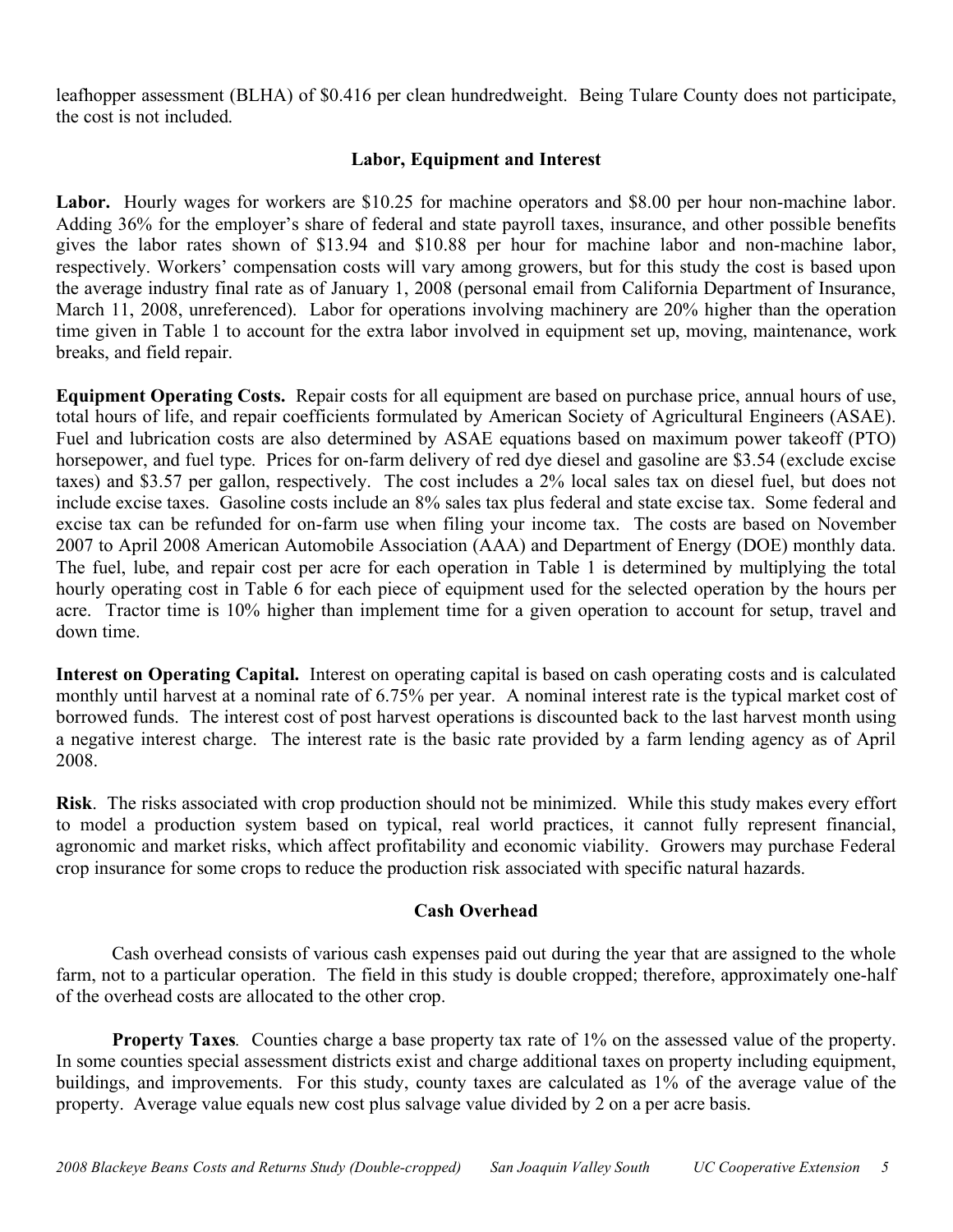**Insurance**. Insurance for farm investments varies depending on the assets included and the amount of coverage. Property insurance provides coverage for property loss and is charged at 0.740% of the average value of the assets over their useful life. Liability insurance covers accidents on the farm and costs \$1,216 for the entire farm or \$1.24 per producing acre.

**Office Expense**. Office and business expenses for 1,000 acres are estimated at \$50 per producing acre. These expenses include office supplies, telephones, accounting, legal fees, road maintenance, and miscellaneous cash overhead expenses. Costs are estimated and not based on any specific data.

**Investment Repairs***.* Annual repairs on investments or capital recovery items that require maintenance are calculated as two percent of the purchase price

## **Non-Cash Overhead**

Non-cash overhead is calculated as the capital recovery cost for equipment and other farm investments. Being the field is double cropped, approximately one-half of the Capital Recovery costs are allocated to the other crop.

**Capital Recovery Costs.** Capital recovery cost is the annual depreciation and interest costs for a capital investment. It is the amount of money required each year to recover the difference between the purchase prices and salvage value (unrecovered capital). It is equivalent to the annual payment on a loan for the investment with the down payment equal to the discounted salvage value. This is a more complex method of calculating ownership costs than straight-line depreciation and opportunity costs, but more accurately represents the annual costs of ownership because it takes the time value of money into account (Boehlje and Eidman). The formula for the calculation of the annual capital recovery costs is ((Purchase Price – Salvage Value) x Capital Recovery Factor) + (Salvage Value x Interest Rate).

*Salvage Value*. Salvage value is an estimate of the remaining value of an investment at the end of its useful life. For farm machinery the remaining value is a percentage of the new cost of the investment (Boehlje and Eidman). The percent remaining value is calculated from equations developed by the American Society of Agricultural Engineers (ASAE) based on equipment type and years of life. The life in years is estimated by dividing the wear out life, as given by ASAE by the annual hours of use in the operation. For other investments including irrigation systems, buildings, and miscellaneous equipment, the value at the end of its useful life is zero. The salvage value for land is the purchase price because land does not depreciate. The purchase price and salvage value for equipment and investments are shown in Table 5.

*Capital Recovery Factor.* Capital recovery factor is the amortization factor or annual payment whose present value at compound interest is 1. The amortization factor is a table value that corresponds to the interest rate and equipment life.

*Interest Rate*. The interest rate of 4.25% used to calculate capital recovery cost is the effective long term interest rate effective April 2008. The interest rate is provided by a local farm lending agency and will vary according to risk and amount of loan.

**Irrigation system**. Water cost varies across the San Joaquin Valley depending on the irrigation district and well characteristics. The farm has three wells and each is 150 deep. Each well has a 75 horsepower electric pump that pumps from a 100-foot depth. The delivery system is an underground cement pipeline with alfalfa valves. A canal also runs through the ranch and is connected to the delivery system by gravity feed. The cost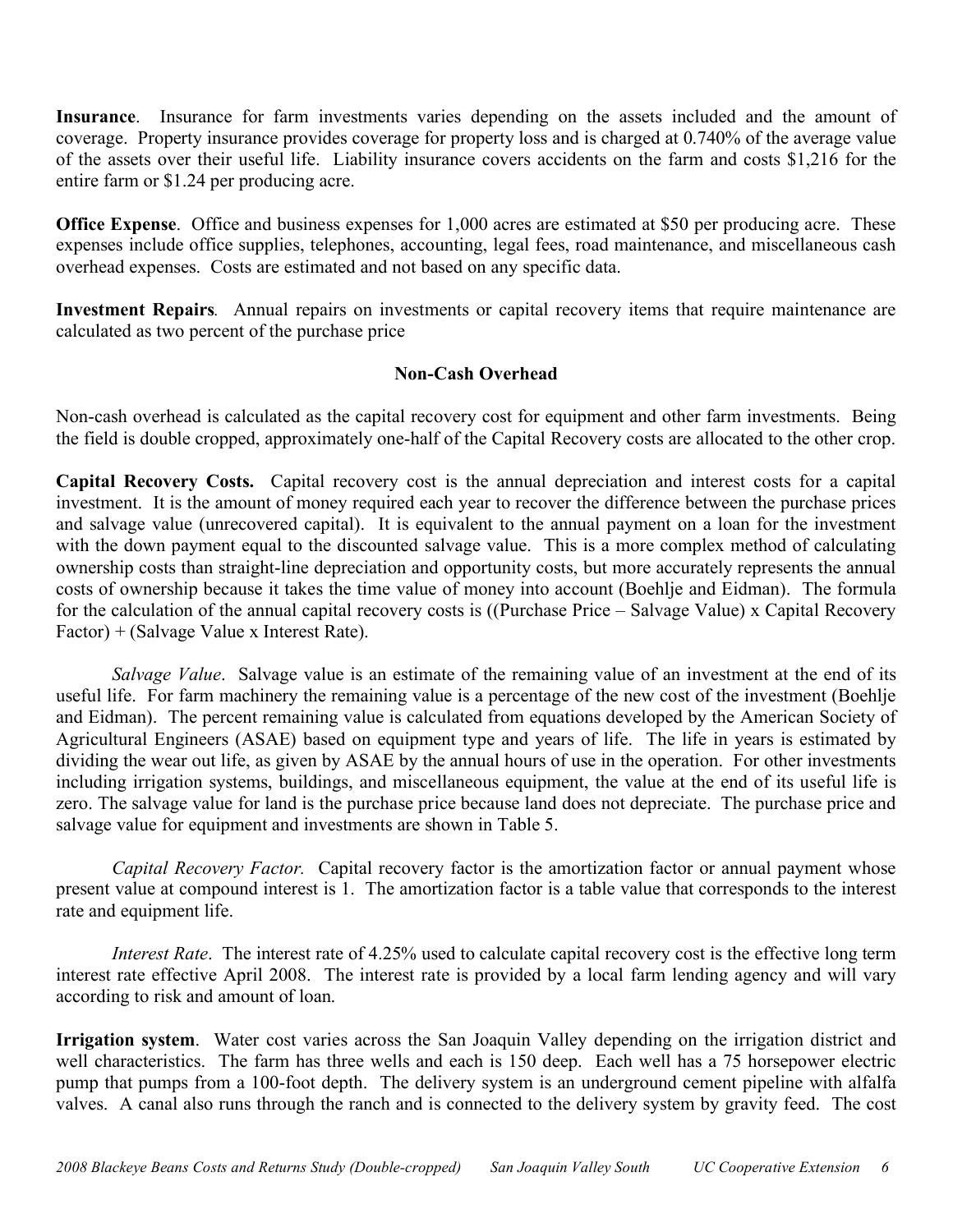of the irrigation system includes refurbishment of the wells and the value of the delivery system. The cost is an estimate and not based on any irrigation company data.

Land. The price of the land includes an already developed well and irrigation system. Land suitable for bean production will vary widely in value across the region. Prices range from \$5,000 to \$12,000 per acre (2008 Trends & Leases). The land in this study is owned by the grower and is valued at \$7,500 per acre.

**Building**. The metal buildings are on a cement slab and comprise 2,400 square feet.

**Storage Shed**. A small shed used to store pesticides that is posted with warning signs and locked.

**Tools**. This includes shop tools, hand tools, and miscellaneous field tools such as pruning tools.

**Fuel Tanks.** Two 250-gallon fuel tanks using gravity feed are on metal stands. The tanks are setup in a cement containment pad that meets federal, state, and county regulations.

**Equipment.** Farm equipment is purchased new or used, but the study shows the current purchase price for new equipment. The new purchase price is adjusted to 60% to indicate a mix of new and used equipment. Annual ownership costs for equipment and other investments are shown in Table 5. Equipment costs are composed of three parts: non-cash overhead, cash overhead, and operating costs. Both of the overhead factors have been discussed in previous sections. The operating costs consist of repairs, fuel, and lubrication and are discussed under operating costs.

**Table Values.** Due to rounding, the totals may be slightly different from the sum of the components.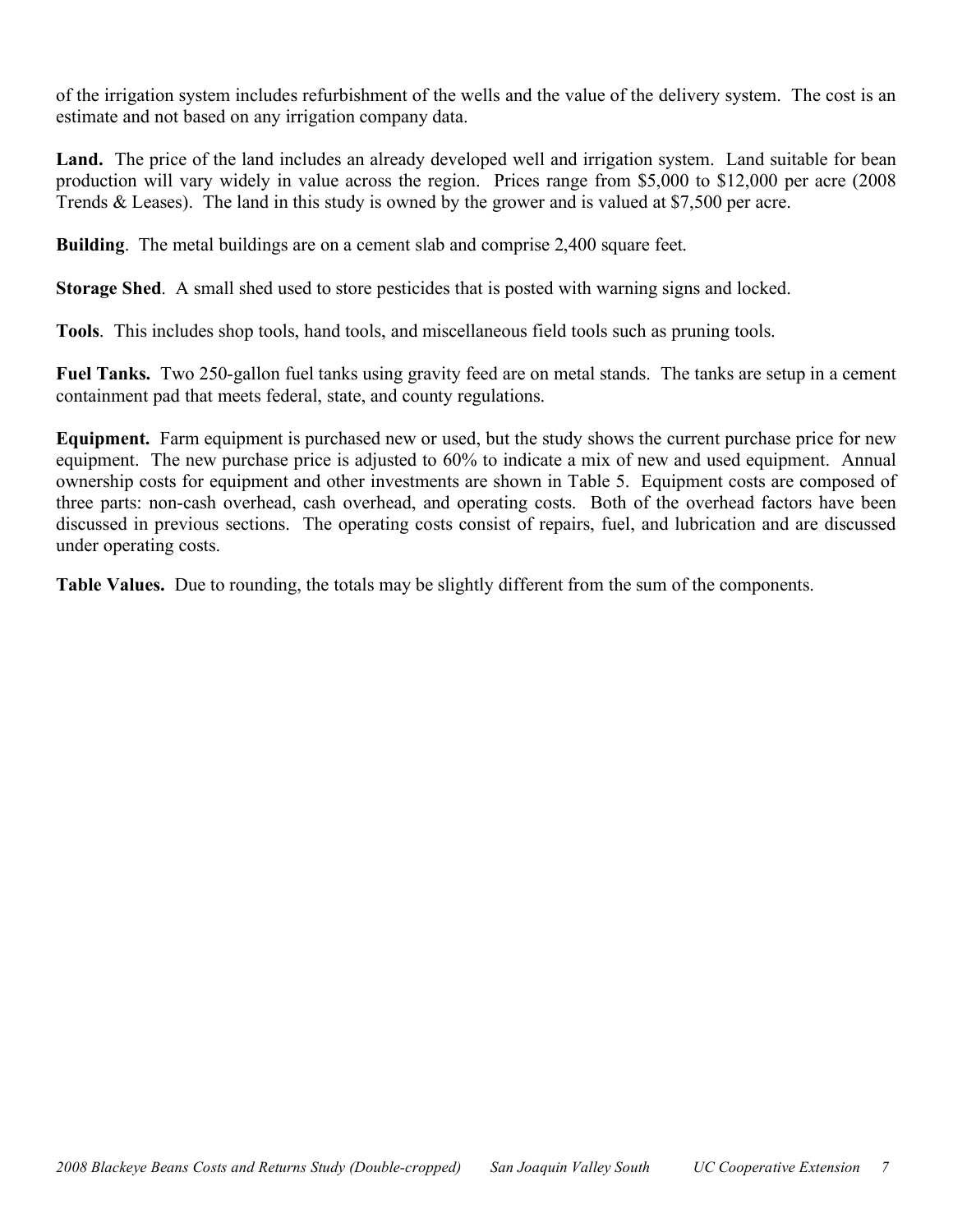## **REFERENCES**

- American Society of Agricultural Engineers. 1994. *American Society of Agricultural Engineers Standards Yearbook*. Russell H. Hahn and Evelyn E. Rosentreter (ed.) St. Joseph, Missouri. 41st edition.
- American Society of Farm Managers and Rural Appraisers. 2008. *Trends in Agricultural Land & Lease Values.* California Chapter of the American Society of Farms Managers and Rural Appraisers. Woodbridge, CA.
- Boehlje, Michael D., and Vernon R. Eidman. 1984. *Farm Management*. John Wiley and Sons. New York, New York
- California State Automobile Association. 2008. *Gas Price Averages November 2007 to April 2008.* AAA Press Room, San Francisco, CA. Internet accessed April 2008. http://www.csaa.com/portal/site/CSAA
- California State Board of Equalization. *Fuel Tax Division Tax Rates.* Internet accessed April 2008. http://www.boe.ca.gov/sptaxprog/spftdrates.htm
- Energy Information Administration. 2007-2008. *Weekly Retail on Highway Diesel Prices.* Internet accessed April 2008. http://tonto.eix.doe.gov/oog/info/wohdp
- Frate, Carol A., Karen M. Klonsky, and Richard L. De Moura. 2001. *Sample Costs to Produce Blackeye Beans (Double Cropped)* San Joaquin Valley-South (Tulare County*).* UC Cooperative Extension. Department of Agriculture and Natural Resources, UC Davis. Davis, CA.
- Hall, Anthony E. and Carol A. Frate (ed.). 1996. *Blackeye Bean Production in California*. University of California, Division of Agriculture and Natural Resources. Oakland, CA. Publication 21518.
- University of California Statewide IPM Project. *UC Pest Management Guidelines, Beans.* 2007. University of California, Davis. CA. http://www.ipm.ucdavis.edu

 $\mathcal{L}_\text{max}$  and  $\mathcal{L}_\text{max}$  and  $\mathcal{L}_\text{max}$  and  $\mathcal{L}_\text{max}$ 

For information concerning the above mentioned University of California publications contact UC DANR Communications Services at 1-800-994-8849, online at http://danrcs.ucdavis.edu or your local county UC Cooperative Extension office.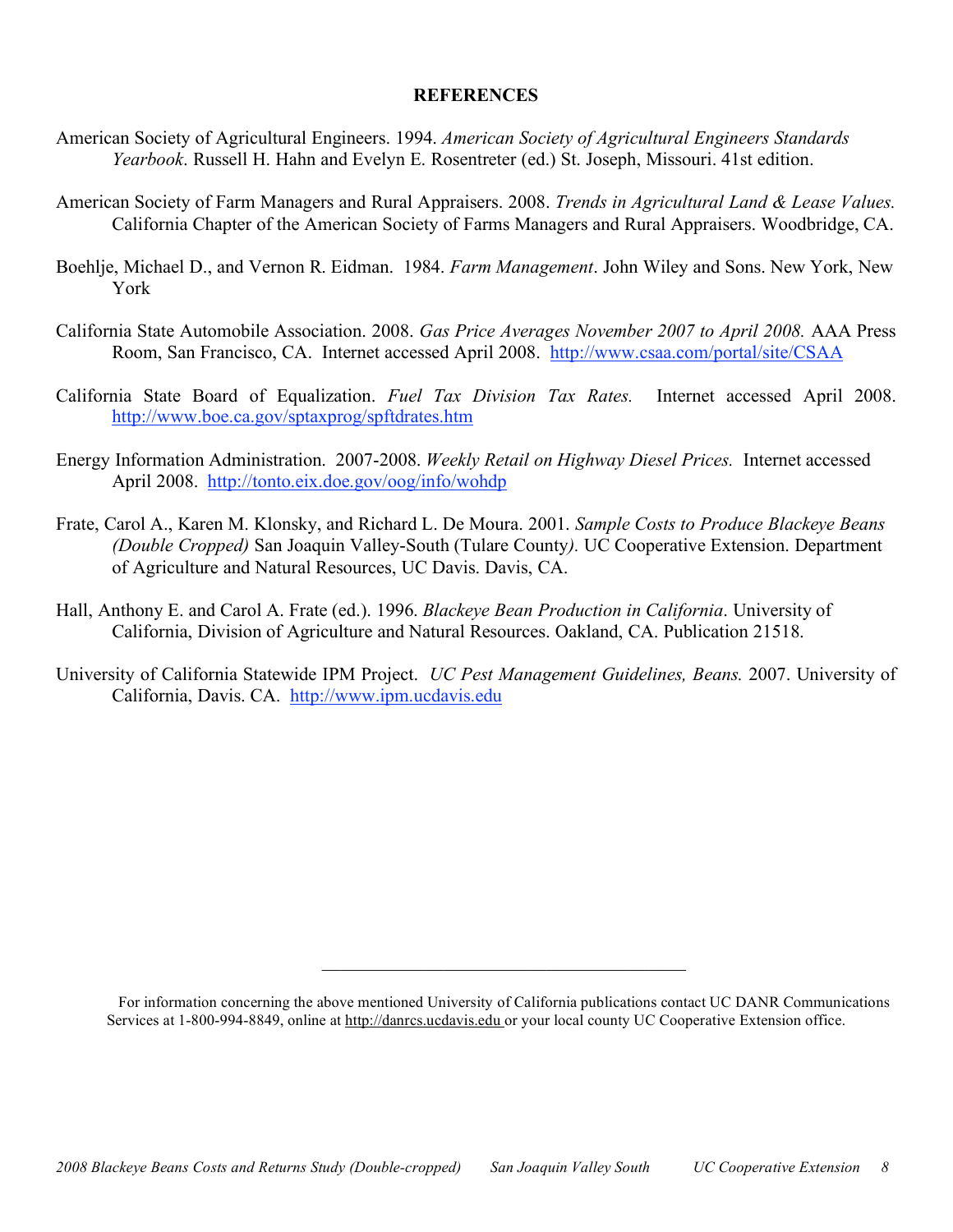#### UC COOPERATIVE EXTENSION **Table 1. COSTS PER ACRE to PRODUCE BLACKEYE BEANS** SAN JOAQUIN VALLEY - SOUTH 2008

|                                         | Operation<br>Cash and Labor Cost per acre |                  |                  |                  |                  |              |      |  |
|-----------------------------------------|-------------------------------------------|------------------|------------------|------------------|------------------|--------------|------|--|
|                                         | Time                                      | Labor            | Fuel, Lube       | Material         | Custom/          | Total        | Your |  |
| Operation                               | (Hrs/A)                                   | Cost             | & Repairs        | Cost             | Rent             | Cost         | Cost |  |
| Cultural:                               |                                           |                  |                  |                  |                  |              |      |  |
| Land Prep: Stubble Disc 2X              | 0.27                                      | 5                | 14               | $\mathbf{0}$     | $\mathbf{0}$     | 19           |      |  |
| Weed: Preplant (Prowl)                  | 0.09                                      | $\overline{c}$   | 3                | 11               | $\boldsymbol{0}$ | 16           |      |  |
| Weed: Incorporate Herbicide             | 0.08                                      | $\mathbf{1}$     | 4                | $\mathbf{0}$     | $\mathbf{0}$     | 6            |      |  |
| Land Prep: List Beds                    | 0.14                                      | $\overline{c}$   | 7                | $\mathbf{0}$     | $\mathbf{0}$     | 9            |      |  |
| Irrigate: Make Tail Ditch               | 0.06                                      | 1                | $\overline{c}$   | $\mathbf{0}$     | $\mathbf{0}$     | 3            |      |  |
| Irrigate: Preplant                      | 0.21                                      | $\overline{c}$   | $\mathbf{0}$     | 22               | $\mathbf{0}$     | 24           |      |  |
| Irrigate: Close Tail Ditch              | 0.06                                      | 1                | $\overline{c}$   | $\mathbf{0}$     | $\mathbf{0}$     | 3            |      |  |
| Land Prep: Shape Beds                   | 0.25                                      | $\overline{4}$   | 13               | $\mathbf{0}$     | $\mathbf{0}$     | 17           |      |  |
| Plant: Beans (seed $+$ inoculant)       | 0.11                                      | $\overline{c}$   | 6                | 16               | $\mathbf{0}$     | 24           |      |  |
| Irrigate: (pumping $cost + labor$ )     | 1.40                                      | $\overline{c}$   | $\overline{3}$   | 96               | $\mathbf{0}$     | 102          |      |  |
| Weed: Cultivate                         | 0.10                                      | 15               | $\overline{0}$   | $\mathbf{0}$     | $\mathbf{0}$     | 15           |      |  |
| Insect: Lygus (Warrior)                 | 0.00                                      | $\mathbf{0}$     | $\overline{0}$   | 19               | 24               | 43           |      |  |
| Pickup Truck Use                        | 1.15                                      | 19               | 18               | $\boldsymbol{0}$ | $\boldsymbol{0}$ | 37           |      |  |
| TOTAL CULTURAL COSTS                    | 3.92                                      | 56               | 73               | 164              | 24               | 317          |      |  |
| Harvest:                                |                                           |                  |                  |                  |                  |              |      |  |
| Cut & Windrow Beans                     | 0.00                                      | $\boldsymbol{0}$ | $\boldsymbol{0}$ | $\boldsymbol{0}$ | 35               | 35           |      |  |
| Thresh Beans                            | 0.00                                      | $\boldsymbol{0}$ | $\boldsymbol{0}$ | $\boldsymbol{0}$ | 72               | 72           |      |  |
| Haul Beans To Warehouse                 | 0.00                                      | $\overline{0}$   | $\overline{0}$   | $\mathbf{0}$     | 17               | 17           |      |  |
| Clean, Fumigate, Grade                  | 0.00                                      | $\boldsymbol{0}$ | $\mathbf{0}$     | $\boldsymbol{0}$ | 92               | 92           |      |  |
| Insurance, Storage,                     | 0.00                                      | $\mathbf{0}$     | $\overline{0}$   | $\mathbf{0}$     | 24               | 24           |      |  |
| Assessments: CDBB, BE Council           | 0.00                                      | $\overline{0}$   | $\overline{0}$   | 6                | $\mathbf{0}$     | 6            |      |  |
| TOTAL HARVEST COSTS                     | 0.00                                      | $\theta$         | $\theta$         | 6                | 240              | 247          |      |  |
| Interest on operating capital $@$ 6.75% |                                           |                  |                  |                  |                  | 9            |      |  |
| TOTAL OPERATING COSTS/ACRE              |                                           | 56               | 73               | 170              | 264              | 573          |      |  |
| *CASH OVERHEAD:                         |                                           |                  |                  |                  |                  |              |      |  |
| Office Expense                          |                                           |                  |                  |                  |                  | 25           |      |  |
| Liability Insurance                     |                                           |                  |                  |                  |                  | $\mathbf{1}$ |      |  |
| Property Taxes                          |                                           |                  |                  |                  |                  | 39           |      |  |
| Property Insurance                      |                                           |                  |                  |                  |                  | 1            |      |  |
| <b>Investment Repairs</b>               |                                           |                  |                  |                  |                  | 3            |      |  |
| TOTAL CASH OVERHEAD COSTS               |                                           |                  |                  |                  |                  | 68           |      |  |
| TOTAL CASH COSTS/ACRE                   |                                           |                  |                  |                  |                  | 641          |      |  |
| NON-CASH OVERHEAD (Capital Recovery):   |                                           | Per producing    |                  | *Annual Cost     |                  |              |      |  |
|                                         |                                           | Acre             |                  | Capital Recovery |                  |              |      |  |
| Land                                    |                                           | 7,653            |                  | 159              |                  | 159          |      |  |
| Shop Building                           |                                           | 87               |                  | 3                |                  | 3            |      |  |
| Storage Building                        |                                           | 8                |                  | $\mathbf{0}$     |                  | $\mathbf{0}$ |      |  |
| Fuel Tanks/Above Ground                 |                                           | 7                |                  | $\mathbf{0}$     |                  | $\theta$     |      |  |
| Shop Tools                              |                                           | 15               |                  | $\mathbf{1}$     |                  | $\mathbf{1}$ |      |  |
| Irrigation System                       |                                           | 153              |                  | 5                |                  | 5            |      |  |
| Equipment                               |                                           | 186              |                  | 19               |                  | 19           |      |  |
| TOTAL NON-CASH OVERHEAD COSTS           |                                           | 8,109            |                  | 188              |                  | 188          |      |  |
| TOTAL COSTS/ACRE                        |                                           |                  |                  |                  |                  | 829          |      |  |

Introduction phrase (i.e. Weed :) refers to related paragraph in text. X=times operation done as 2X=twice or two times

\*Approximately one-half of the costs allocated between the two crops.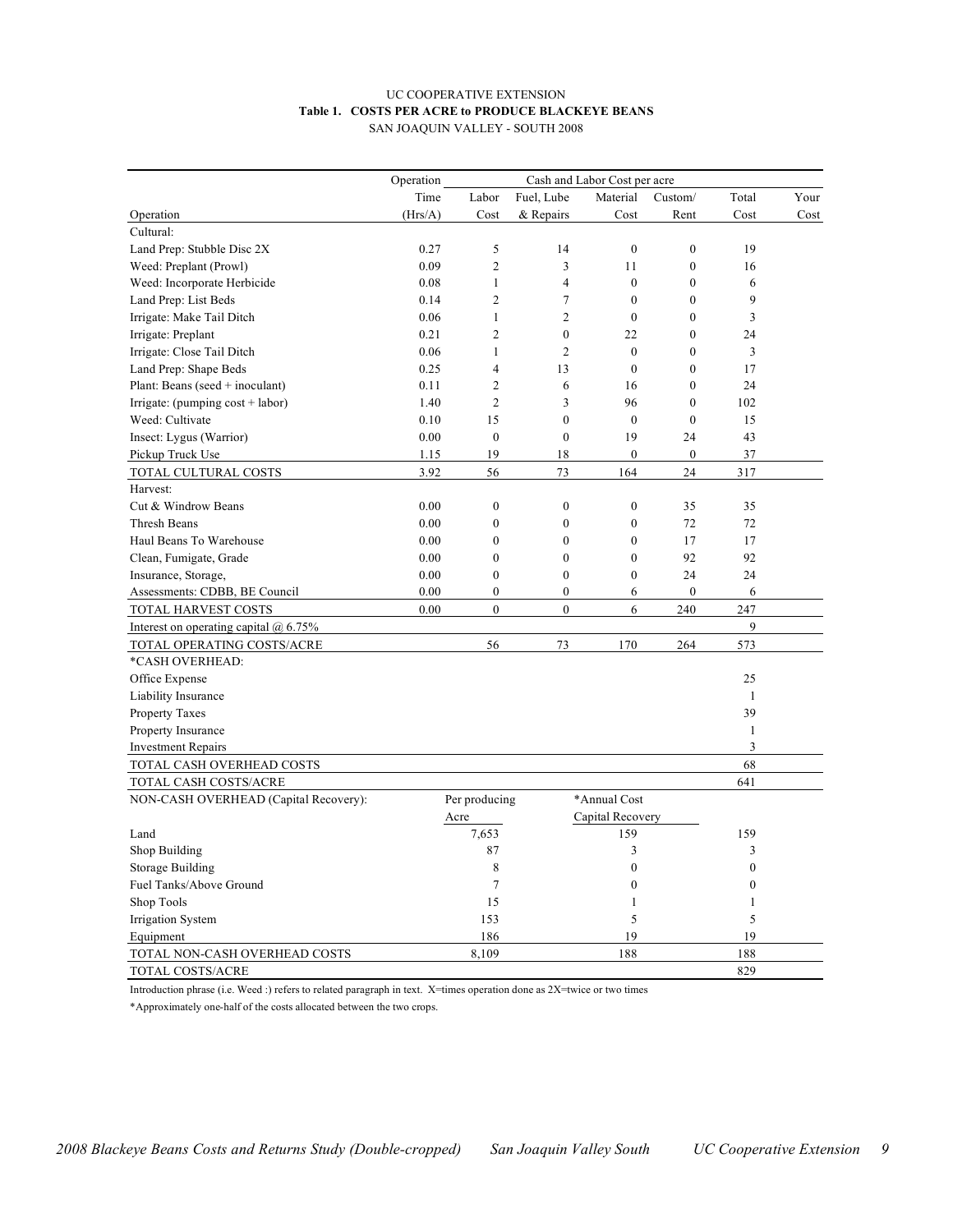#### UC COOPERATIVE EXTENSION **Table 2. COSTS AND RETURNS PER ACRE to PRODUCE BLACKEYE BEANS** SAN JOAQUIN VALLEY - SOUTH 2008

|                                         | Quantity/ |      | Price or  | Value or       | Your |
|-----------------------------------------|-----------|------|-----------|----------------|------|
|                                         | Acre      | Unit | Cost/Unit | Cost/Acre      | Cost |
| <b>GROSS RETURNS</b>                    |           |      |           |                |      |
| Blackeyes #1's                          | 24.00     | cwt  | 32.00     | 768            |      |
| OPERATING COSTS                         |           |      |           |                |      |
| Herbicide:                              |           |      |           |                |      |
| Prowl H <sub>2</sub> O                  | 2.00      | pint | 5.32      | 11             |      |
| Water:                                  |           |      |           |                |      |
| Water - Pumped                          | 27.00     | acin | 4.38      | 118            |      |
| Seed:                                   |           |      |           |                |      |
| CB 46 Blackeye (Certified)              | 0.40      | cwt  | 35.00     | 14             |      |
| Inoculant:                              |           |      |           |                |      |
| Rhizobium                               | 0.40      | pkg  | 4.75      | $\mathfrak{2}$ |      |
| Insecticide:                            |           |      |           |                |      |
| Warrior                                 | 6.00      | floz | 3.24      | 19             |      |
| Custom:                                 |           |      |           |                |      |
| Air Application - Helicopter            | 2.00      | acre | 12.00     | 24             |      |
| Cut & Windrow Beans                     | 1.00      | acre | 35.00     | 35             |      |
| Thresh - Basic Charge                   | 1.00      | acre | 20.00     | 20             |      |
| Thresh - Weight Charge                  | 26.09     | cwt  | 2.00      | 52             |      |
| Haul Beans                              | 26.09     | cwt  | 0.65      | 17             |      |
| Clean Beans                             | 26.09     | cwt  | 3.10      | 81             |      |
| <b>Fumigate Beans</b>                   | 26.09     | cwt  | 0.40      | 10             |      |
| Grade Beans (Lot Charge)                | 26.09     | cwt  | 0.04      | 1              |      |
| Insurance                               | 24.00     | cwt  | 0.25      | 6              |      |
| Storage                                 | 24.00     | cwt  | 0.75      | 18             |      |
| Assessments:                            |           |      |           |                |      |
| California Dry Bean Board               | 24.00     | cwt  | 0.19      | $\overline{4}$ |      |
| <b>Blackeye Council</b>                 | 24.00     | cwt  | 0.07      | $\overline{2}$ |      |
| Labor (machine)                         | 2.79      | hrs  | 13.94     | 39             |      |
| Labor (non-machine)                     | 1.61      | hrs  | 10.88     | 18             |      |
| Fuel - Gas                              | 3.95      | gal  | 3.57      | 14             |      |
| <b>Fuel</b> - Diesel                    | 11.49     | gal  | 3.54      | 41             |      |
| Lube                                    |           |      |           | 8              |      |
| Machinery repair                        |           |      |           | 10             |      |
| Interest on operating capital $@$ 6.75% |           |      |           | 9              |      |
| TOTAL OPERATING COSTS/ACRE              |           |      |           | 573            |      |
| NET RETURNS ABOVE OPERATING COSTS       |           |      |           | 195            |      |
| <b>CASH OVERHEAD COSTS:</b>             |           |      |           |                |      |
| Office Expense                          |           |      |           | 25             |      |
| Liability Insurance                     |           |      |           | $\mathbf{1}$   |      |
| Property Taxes                          |           |      |           | 39             |      |
| Property Insurance                      |           |      |           | $\mathbf{1}$   |      |
| <b>Investment Repairs</b>               |           |      |           | 3              |      |
| TOTAL CASH OVERHEAD COSTS/ACRE          |           |      |           | 68             |      |
| TOTAL CASH COSTS/ACRE                   |           |      |           | 641            |      |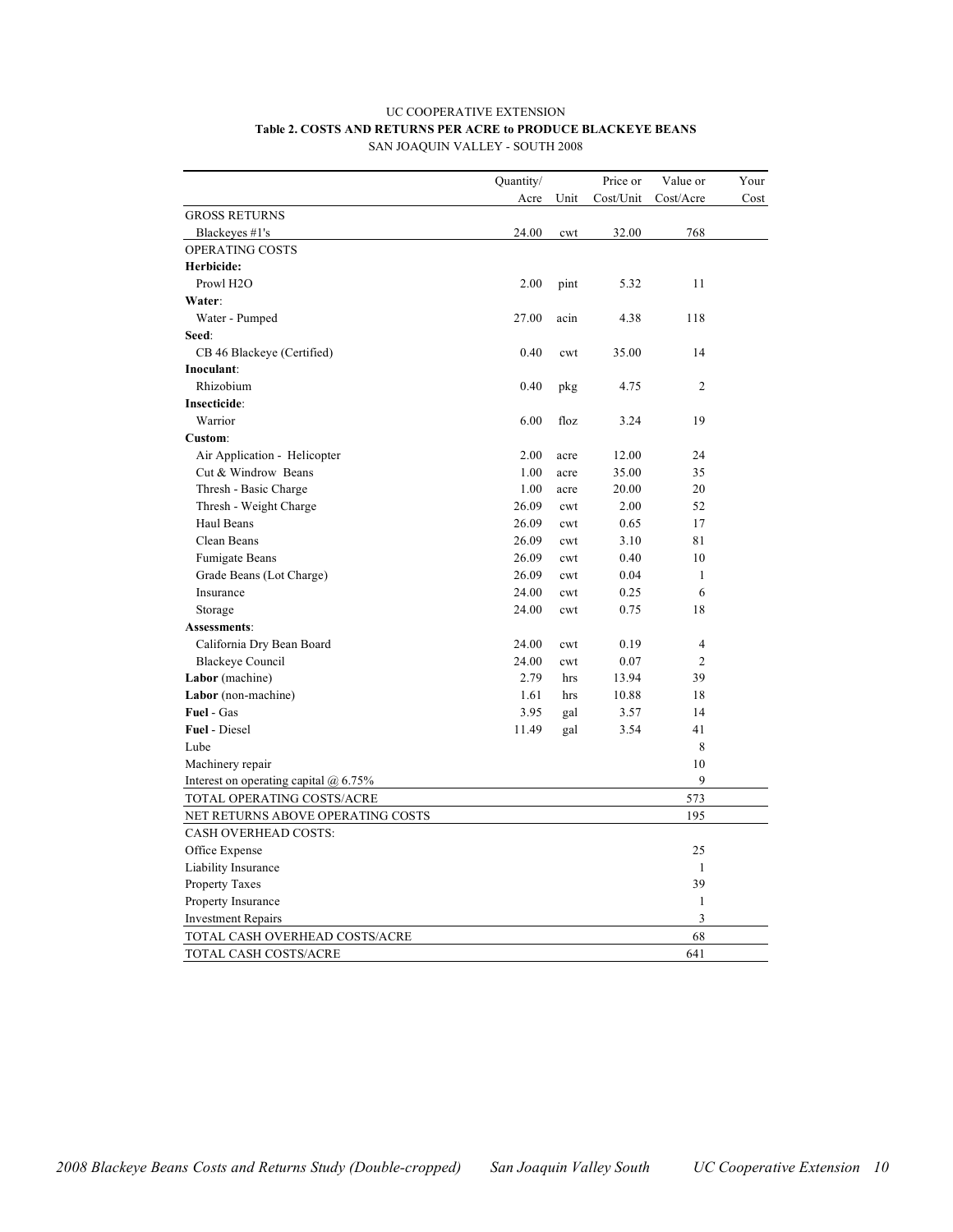#### UC COOPERATIVE EXTENSION **Table 2. CONTINUED**

|                                             | Ouantity/ |      | Price or  | Value or   | Your |
|---------------------------------------------|-----------|------|-----------|------------|------|
|                                             | Acre      | Unit | Cost/Unit | Cost/Accre | Cost |
| NON-CASH OVERHEAD COSTS (Capital Recovery): |           |      |           |            |      |
| Land                                        |           |      |           | 159        |      |
| Shop Building                               |           |      |           | 3          |      |
| Storage Building                            |           |      |           | 0          |      |
| Fuel Tanks/Above Ground                     |           |      |           | 0          |      |
| Shop Tools                                  |           |      |           |            |      |
| Irrigation System                           |           |      |           | 5          |      |
| Equipment                                   |           |      |           | 19         |      |
| TOTAL NON-CASH OVERHEAD COSTS/ACRE          |           |      |           | 188        |      |
| TOTAL COSTS/ACRE                            |           |      |           | 829        |      |
| NET RETURNS ABOVE TOTAL COSTS               |           |      |           | $-61$      |      |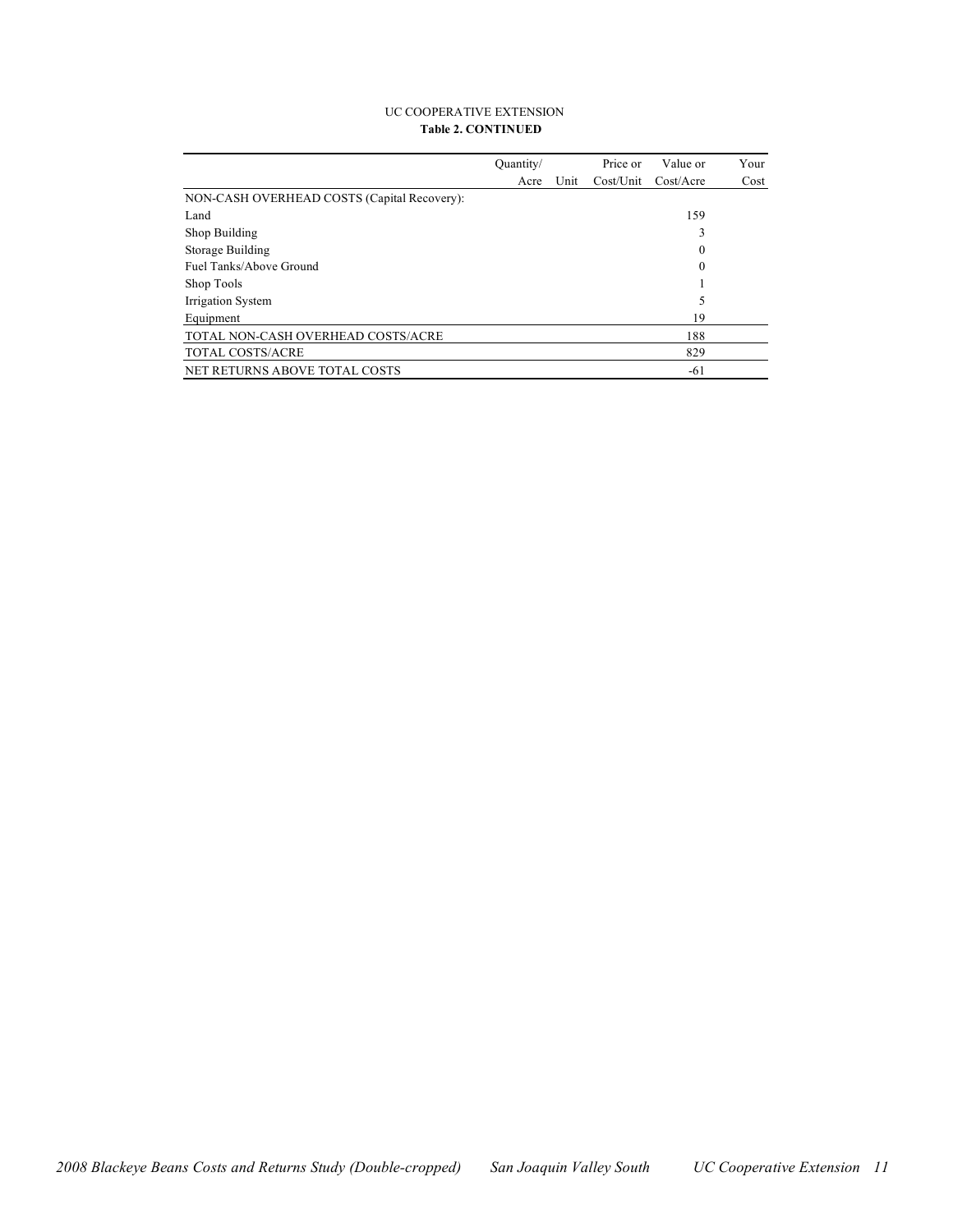| <b>UC COOPERATIVE EXTENSION</b>                                |  |  |  |  |  |  |  |  |  |
|----------------------------------------------------------------|--|--|--|--|--|--|--|--|--|
| Table 3. MONTHLY CASH COSTS PER ACRE to PRODUCE BLACKEYE BEANS |  |  |  |  |  |  |  |  |  |
| SAN JOAQUIN VALLEY - SOUTH 2008                                |  |  |  |  |  |  |  |  |  |

| Beginning APR 08                        |                  | APR MAY          | <b>JUN</b>     | <b>JUL</b>       | <b>AUG</b>       | <b>SEP</b>       | OCT              | <b>NOV</b>       | DEC              | <b>JAN</b>       | <b>FEB</b>       | <b>MAR</b>       | <b>TOTAL</b> |
|-----------------------------------------|------------------|------------------|----------------|------------------|------------------|------------------|------------------|------------------|------------------|------------------|------------------|------------------|--------------|
| Ending MAR 09                           | 08               | 08               | 08             | 08               | 08               | ${\bf 08}$       | ${\bf 08}$       | 08               | 08               | 09               | 09               | 09               |              |
| Cultural:                               |                  |                  |                |                  |                  |                  |                  |                  |                  |                  |                  |                  |              |
| Land Prep: Stubble Disc 2X              |                  | 19               |                |                  |                  |                  |                  |                  |                  |                  |                  |                  | 19           |
| Weed: Preplant (Prowl)                  |                  | 16               |                |                  |                  |                  |                  |                  |                  |                  |                  |                  | 16           |
| Weed: Incorporate Herbicide             |                  | 6                |                |                  |                  |                  |                  |                  |                  |                  |                  |                  | 6            |
| Land Prep: List Beds                    |                  | 9                |                |                  |                  |                  |                  |                  |                  |                  |                  |                  | 9            |
| Irrigate: Make Tail Ditch               |                  | $\mathbf{1}$     | 1              | 1                |                  |                  |                  |                  |                  |                  |                  |                  | 3            |
| Irrigate: Preplant                      |                  | 24               |                |                  |                  |                  |                  |                  |                  |                  |                  |                  | 24           |
| Irrigate: Close Tail Ditch              |                  | $\mathbf{1}$     | 1              |                  |                  | 1                |                  |                  |                  |                  |                  |                  | 3            |
| Land Prep: Shape Beds                   |                  | 17               |                |                  |                  |                  |                  |                  |                  |                  |                  |                  | 17           |
| Plant: Beans (seed + inoculant)         |                  |                  | 24             |                  |                  |                  |                  |                  |                  |                  |                  |                  | 24           |
| Irrigate: (pumping cost + labor)        |                  |                  | 20             | 46               | 46               |                  |                  |                  |                  |                  |                  |                  | 112          |
| Weed: Cultivate                         |                  |                  | 5              |                  |                  |                  |                  |                  |                  |                  |                  |                  | 5            |
| Insect: Lygus (Warrior)                 |                  |                  |                | 22               | 22               |                  |                  |                  |                  |                  |                  |                  | 43           |
| Pickup Truck Use                        | 5                | 5                | 5              | 5                | 5                | 5                | 5                | 5                |                  |                  |                  |                  | 37           |
| TOTAL CULTURAL COSTS                    | 5                | 97               | 55             | 73               | 72               | 6                | 5                | 5                |                  |                  |                  |                  | 317          |
| Harvest:                                |                  |                  |                |                  |                  |                  |                  |                  |                  |                  |                  |                  |              |
| Cut & Windrow Beans                     |                  |                  |                |                  |                  | 35               |                  |                  |                  |                  |                  |                  | 35           |
| <b>Thresh Beans</b>                     |                  |                  |                |                  |                  |                  | 72               |                  |                  |                  |                  |                  | 72           |
| Haul Beans To Warehouse                 |                  |                  |                |                  |                  |                  | 17               |                  |                  |                  |                  |                  | 17           |
| Clean, Fumigate, Grade                  |                  |                  |                |                  |                  |                  | 92               |                  |                  |                  |                  |                  | 92           |
| Insurance, Storage                      |                  |                  |                |                  |                  |                  | 24               |                  |                  |                  |                  |                  | 24           |
| Assessments: CDBB, BE Council           |                  |                  |                |                  |                  |                  | $\boldsymbol{0}$ | 6                |                  |                  |                  |                  | 6            |
| TOTAL HARVEST COSTS                     |                  |                  |                |                  |                  | 35               | 205              | 6                |                  |                  |                  |                  | 247          |
| Interest on operating capital $@$ 6.75% | $\boldsymbol{0}$ | $\mathbf{1}$     | 1              | $\mathbf{1}$     | $\overline{c}$   | $\overline{c}$   | 3                | $\mathbf{0}$     |                  |                  |                  |                  | 9            |
| TOTAL OPERATING COSTS/ACRE              | 5                | 97               | 56             | 75               | 74               | 43               | 213              | 11               | $\mathbf{0}$     | $\mathbf{0}$     | $\overline{0}$   | $\overline{0}$   | 573          |
| <b>OVERHEAD:</b>                        |                  |                  |                |                  |                  |                  |                  |                  |                  |                  |                  |                  |              |
| Office Expense                          | 3                | 3                | 3              | 3                | 3                | 3                | 3                | 3                |                  |                  |                  |                  | 25           |
| Liability Insurance                     | $\mathbf{0}$     | $\mathbf{0}$     | $\theta$       | $\theta$         | $\theta$         | $\theta$         | $\mathbf{0}$     | $\mathbf{0}$     |                  |                  |                  |                  | -1           |
| Property Taxes                          |                  |                  |                | 20               |                  |                  |                  |                  |                  | 20               |                  |                  | 39           |
| Property Insurance                      |                  |                  |                | 1                |                  |                  |                  |                  |                  | 1                |                  |                  | 1            |
| <b>Investment Repairs</b>               | $\boldsymbol{0}$ | $\boldsymbol{0}$ | 0              | $\boldsymbol{0}$ | $\boldsymbol{0}$ | $\boldsymbol{0}$ | $\boldsymbol{0}$ | $\boldsymbol{0}$ | $\boldsymbol{0}$ | $\boldsymbol{0}$ | $\boldsymbol{0}$ | $\boldsymbol{0}$ | 3            |
| TOTAL CASH OVERHEAD COSTS               | 3                | 3                | $\overline{3}$ | 24               | 3                | 3                | 3                | 3                | $\boldsymbol{0}$ | 20               | $\boldsymbol{0}$ | $\boldsymbol{0}$ | 68           |
| TOTAL CASH COSTS/ACRE                   | 8                | 100              | 60             | 98               | 77               | 46               | 217              | 14               | $\theta$         | 20               | $\theta$         | $\theta$         | 641          |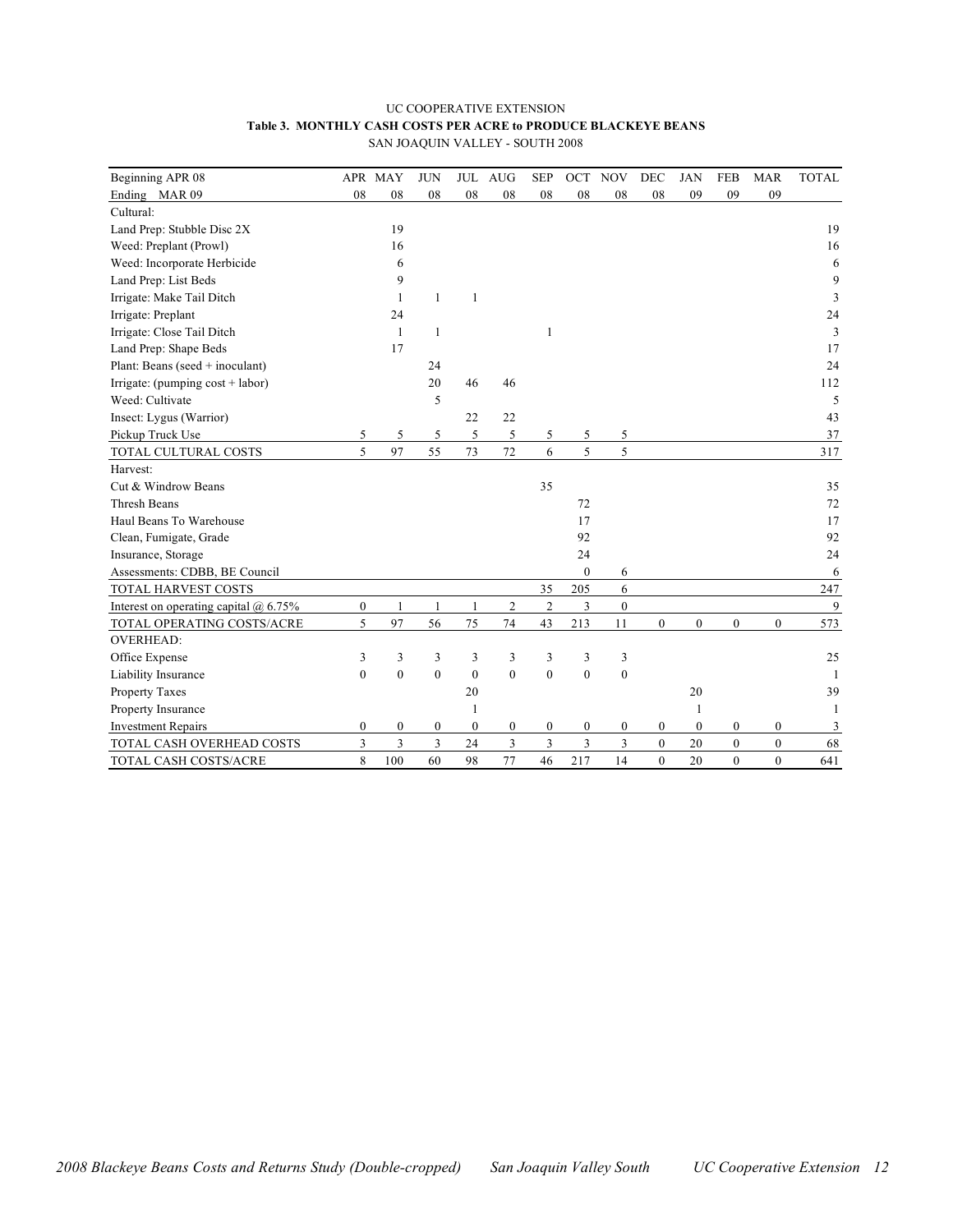#### UC COOPERATIVE EXTENSION **Table 4. RANGING ANALYSIS** SAN JOAQUIN VALLEY - SOUTH 2008

#### COSTS PER ACRE AT VARYING YIELD TO PRODUCE BLACKEYE BEANS

|                                                       |       |       |       | YIELD (cwt/acre) |       |       |       |
|-------------------------------------------------------|-------|-------|-------|------------------|-------|-------|-------|
|                                                       | 18.00 | 20.00 | 22.00 | 24.00            | 26.00 | 28.00 | 30.00 |
| <b>OPERATING COSTS/ACRE:</b>                          |       |       |       |                  |       |       |       |
| Cultural Cost                                         | 317   | 317   | 317   | 317              | 317   | 317   | 317   |
| Harvest: Cut, Windrow, Thresh, Haul                   | 107   | 113   | 118   | 124              | 130   | 136   | 141   |
| Warehouse: Clean, Fumigate, Grade, Insurance, Storage | 87    | 97    | 107   | 116              | 126   | 136   | 145   |
| Assessments: CDBB & Blackeye Council                  | 5     | 5     | 6     | 6                | 7     | 7     | 8     |
| Interest on operating capital $\omega$ 6.75%          | 9     | 9     | 9     | 9                | 10    | 10    | 10    |
| TOTAL OPERATING COSTS/ACRE                            | 525   | 541   | 557   | 572              | 590   | 606   | 621   |
| TOTAL OPERATING COSTS/CWT                             | 29    | 27    | 25    | 24               | 23    | 22    | 21    |
| <b>CASH OVERHEAD COSTS/ACRE</b>                       | 68    | 68    | 68    | 68               | 68    | 68    | 68    |
| TOTAL CASH COSTS/ACRE                                 | 593   | 609   | 625   | 640              | 658   | 674   | 689   |
| TOTAL CASH COSTS/CWT                                  | 33    | 30    | 28    | 27               | 25    | 24    | 23    |
| NON-CASH OVERHEAD COSTS/ACRE                          | 188   | 188   | 188   | 188              | 188   | 188   | 188   |
| TOTAL COSTS/ACRE                                      | 781   | 797   | 813   | 828              | 846   | 862   | 877   |
| TOTAL COSTS/CWT                                       | 43    | 40    | 37    | 35               | 33    | 31    | 29    |

#### NET RETURNS PER ACRE ABOVE OPERATING COSTS

| <b>PRICE</b>    | YIELD (cwt/acre) |        |        |       |       |       |       |  |  |  |  |
|-----------------|------------------|--------|--------|-------|-------|-------|-------|--|--|--|--|
| $\sqrt{\}$ /cwt | 18.00            | 20.00  | 22.00  | 24.00 | 26.00 | 28.00 | 30.00 |  |  |  |  |
| 20.00           | $-165$           | $-141$ | $-117$ | $-92$ | $-70$ | $-46$ | $-21$ |  |  |  |  |
| 23.00           | $-111$           | $-81$  | $-51$  | $-20$ | 8     | 38    | 69    |  |  |  |  |
| 26.00           | $-57$            | $-21$  | 15     | 52    | 86    | 122   | 159   |  |  |  |  |
| 29.00           | $-3$             | 39     | 81     | 124   | 164   | 206   | 249   |  |  |  |  |
| 32.00           | 51               | 99     | 147    | 196   | 242   | 290   | 339   |  |  |  |  |
| 35.00           | 105              | 159    | 213    | 268   | 320   | 374   | 429   |  |  |  |  |
| 38.00           | 159              | 219    | 279    | 340   | 398   | 458   | 519   |  |  |  |  |

#### NET RETURNS PER ACRE ABOVE CASH COSTS

| <b>PRICE</b>        |        | YIELD (cwt/acre) |        |        |        |        |       |  |  |  |  |  |
|---------------------|--------|------------------|--------|--------|--------|--------|-------|--|--|--|--|--|
| $\sqrt{\text{cwt}}$ | 18.00  | 20.00            | 22.00  | 24.00  | 26.00  | 28.00  | 30.00 |  |  |  |  |  |
| 20.00               | $-233$ | $-209$           | $-185$ | $-160$ | $-138$ | $-114$ | $-89$ |  |  |  |  |  |
| 23.00               | $-179$ | $-149$           | $-119$ | $-88$  | $-60$  | $-30$  |       |  |  |  |  |  |
| 26.00               | $-125$ | $-89$            | $-53$  | $-16$  | 18     | 54     | 91    |  |  |  |  |  |
| 29.00               | $-71$  | $-29$            | 13     | 56     | 96     | 138    | 181   |  |  |  |  |  |
| 32.00               | $-17$  | 31               | 79     | 128    | 174    | 222    | 271   |  |  |  |  |  |
| 35.00               | 37     | 91               | 145    | 200    | 252    | 306    | 361   |  |  |  |  |  |
| 38.00               | 91     | 151              | 211    | 272    | 330    | 390    | 451   |  |  |  |  |  |

#### NET RETURNS PER ACRE ABOVE TOTAL COSTS

| <b>PRICE</b> |        |        |        | YIELD (cwt/acre) |        |        |        |
|--------------|--------|--------|--------|------------------|--------|--------|--------|
| S/cwt        | 18.00  | 20.00  | 22.00  | 24.00            | 26.00  | 28.00  | 30.00  |
| 20.00        | $-421$ | $-397$ | $-373$ | $-348$           | $-326$ | $-302$ | $-277$ |
| 23.00        | $-367$ | $-337$ | $-307$ | $-276$           | $-248$ | $-218$ | $-187$ |
| 26.00        | $-313$ | $-277$ | $-241$ | $-204$           | $-170$ | $-134$ | $-97$  |
| 29.00        | $-259$ | $-217$ | $-175$ | $-132$           | $-92$  | $-50$  | $-7$   |
| 32.00        | $-205$ | $-157$ | $-109$ | $-60$            | $-14$  | 34     | 83     |
| 35.00        | $-151$ | $-97$  | $-43$  | 12               | 64     | 118    | 173    |
| 38.00        | $-97$  | $-37$  | 23     | 84               | 142    | 202    | 263    |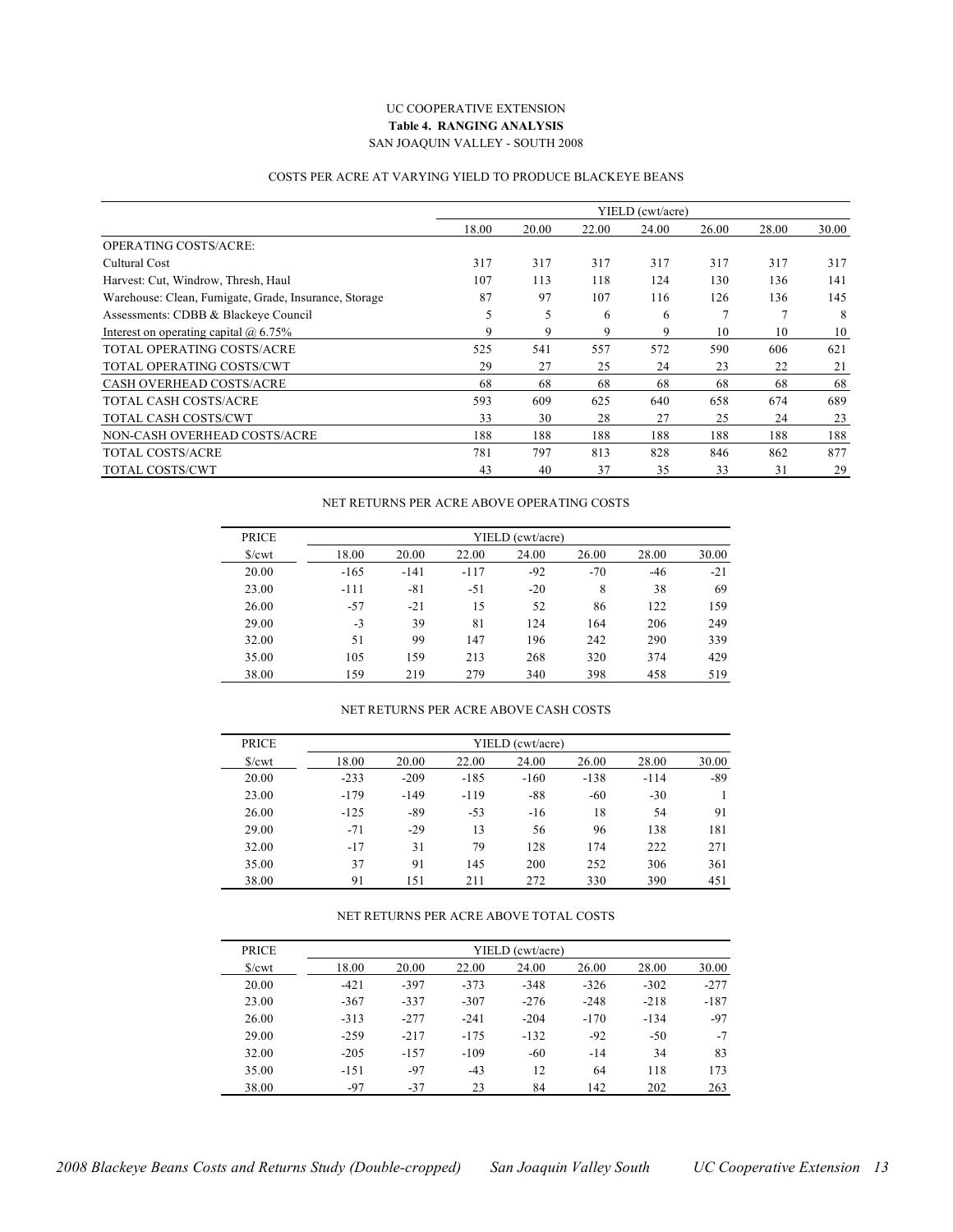#### UC COOPERATIVE EXTENSION **Table 5. WHOLE FARM ANNUAL EQUIPMENT, INVESTMENT AND BUSINESS OVERHEAD** SAN JOAQUIN VALLEY - SOUTH 2008

|                               |         |      |         |          | Cash Overhead |       |        |
|-------------------------------|---------|------|---------|----------|---------------|-------|--------|
|                               |         | Yrs  | Salvage | Capital  | Insur-        |       |        |
| Yr Description                | Price   | Life | Value   | Recovery | ance          | Taxes | Total  |
| 110 hp 2wd Tractor<br>08      | 68,676  | 12   | 17,170  | 6,298    | 318           | 429   | 7,045  |
| 170 hp 4wd Tractor<br>08      | 125,364 | 12   | 31,343  | 11,496   | 580           | 784   | 12,859 |
| Bed Shaper - 6 Row<br>08      | 13,292  | 15   | 1,276   | 1,154    | 54            | 73    | 1,281  |
| Cultivator - 8 Row<br>08      | 5,500   | 15   | 528     | 477      | 22            | 30    | 530    |
| Disc - Offset 21'<br>08       | 25,369  | 15   | 2,436   | 2,202    | 103           | 139   | 2,444  |
| Disc - Stubble 16'<br>08      | 25,800  | 15   | 2,477   | 2,240    | 105           | 141   | 2,486  |
| Ditcher - V<br>08             | 8,631   | 12   | 829     | 749      | 35            | 47    | 832    |
| Lister - 6 Row<br>08          | 6,800   | 15   | 653     | 590      | 28            | 37    | 655    |
| Pickup - Used<br>08           | 10,500  | 5    | 350     | 2,311    | 40            | 54    | 2,405  |
| Pickup Truck $-1/2$ ton<br>08 | 30,000  | 5    | 5,600   | 5,757    | 132           | 178   | 6,067  |
| Planter - Air 8 Row<br>08     | 25,000  | 15   | 2,400   | 2,170    | 101           | 137   | 2,409  |
| Rear Blade - 8'<br>08         | 3,380   | 18   | 225     | 264      | 13            | 18    | 295    |
| Saddle Tank 300 Gal<br>08     | 2,374   | 10   | 420     | 262      | 10            | 14    | 286    |
| Spray Boom - 25'<br>08        | 1,781   | 10   | 315     | 196      | 8             | 10    | 215    |
| <b>TOTAL</b>                  | 352,467 |      | 66,022  | 36,168   | 1,548         | 2,092 | 39,808 |
| $60\%$ of New Cost $*$        | 211,480 |      | 39,613  | 21,701   | 929           | 1,255 | 23,885 |

#### ANNUAL EQUIPMENT COSTS

\*Used to reflect a mix of new and used equipment

#### **ANNUAL INVESTMENT COSTS**

|                             |           |      |           |          | Cash Overhead |        |               |         |
|-----------------------------|-----------|------|-----------|----------|---------------|--------|---------------|---------|
|                             |           | Yrs  | Salvage   | Capital  | Insur-        |        |               |         |
| Description                 | Price     | Life | Value     | Recovery | ance          |        | Taxes Repairs | Total   |
| Buildings (2400 sqft)       | 85,000    | 20   |           | 6.394    | 315           | 425    | 1.700         | 8,833   |
| Fuel Tanks (above ground)   | 6,514     | 20   | 250       | 482      | 25            | 34     | 130           | 671     |
| Irrigation System           | 150,000   | 25   |           | 9,857    | 555           | 750    | 3,000         | 14,162  |
| Land $(1000 \text{ acres})$ | 7,500,000 | 50   | 7,500,000 | 318,750  | $\mathbf{0}$  | 75,000 | $\mathbf{0}$  | 393,750 |
| Shop Tools                  | 15,000    | 20   |           | 1,128    | 56            | 75     | 300           | 1,559   |
| Storage Building            | 8,000     | 20   |           | 602      | 30            | 40     | 60            | 731     |
| <b>TOTAL INVESTMENT</b>     | 7,764,514 |      | 7,500,250 | 337,213  | 980           | 76.324 | 5.190         | 419.706 |

#### **ANNUAL BUSINESS OVERHEAD COSTS**

|                     | Units/ |      | Price/ | Total  |
|---------------------|--------|------|--------|--------|
| Description         | Farm   | Unit | Unit   | Cost   |
| Liability Insurance | 980    | acre | 1.24   | 1.215  |
| Office Expense      | 980    | acre | 50.00  | 49.000 |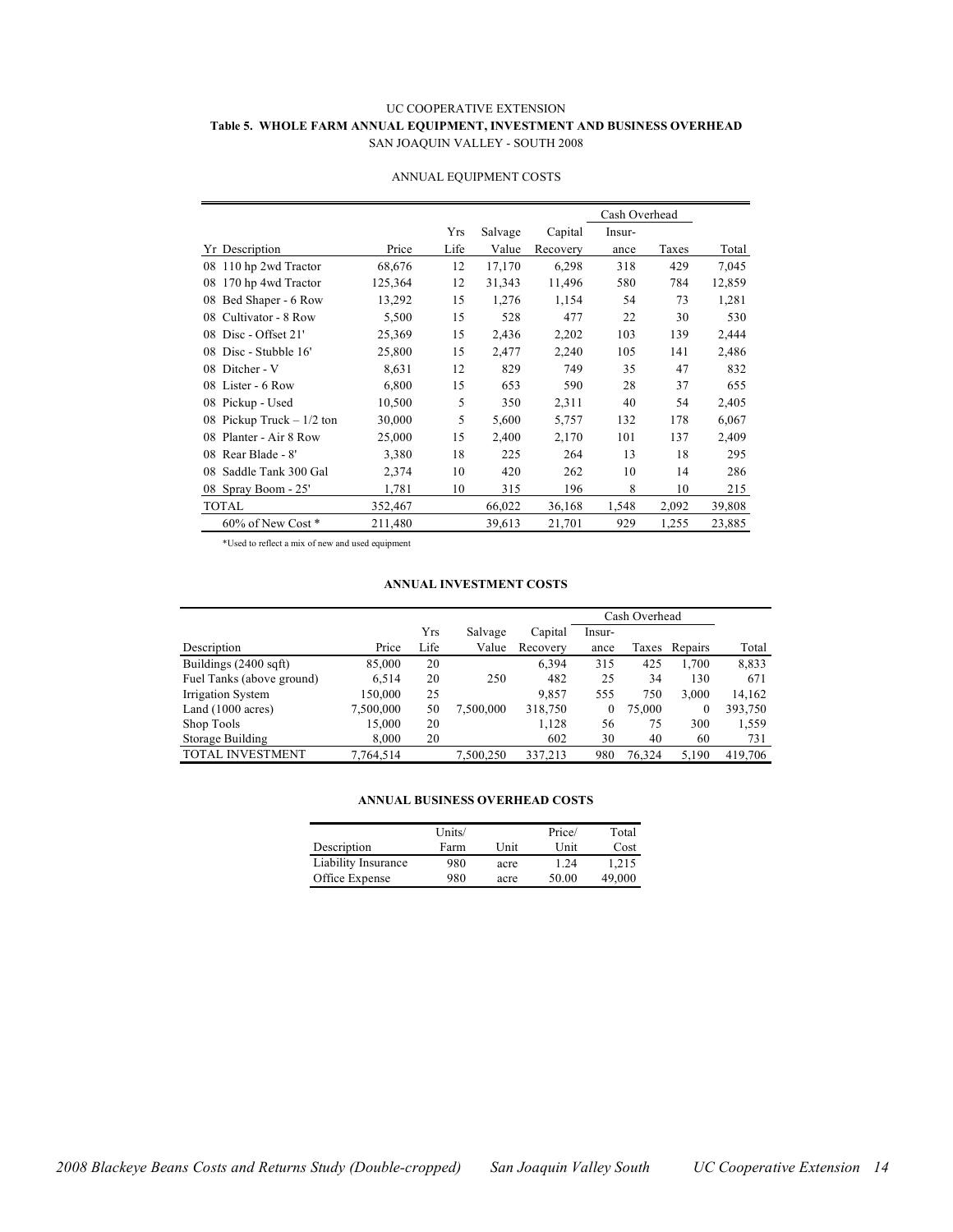#### UC COOPERATIVE EXTENSION **Table 6. HOURLY EQUIPMENT COSTS** SAN JOAQUIN VALLEY - SOUTH 2008

|    |                     |        | <b>COSTS PER HOUR</b> |               |       |         |           |       |           |
|----|---------------------|--------|-----------------------|---------------|-------|---------|-----------|-------|-----------|
|    |                     | Actual |                       | Cash Overhead |       |         | Operating |       |           |
|    |                     | Hours  | Capital               | Insur-        |       |         | Fuel $\&$ | Total | Total     |
| Yr | Description         | Used   | Recovery              | ance          | Taxes | Repairs | Lube      | Oper. | Costs/Hr. |
| 08 | 110 hp 2wd Tractor  | 1,000  | 3.78                  | 0.19          | 0.26  | 3.17    | 25.99     | 29.16 | 33.39     |
| 08 | 170 hp 4wd Tractor  | 1,333  | 5.17                  | 0.26          | 0.35  | 3.31    | 40.16     | 43.47 | 49.25     |
| 08 | Bed Shaper - 6 Row  | 123    | 5.63                  | 0.26          | 0.36  | 2.75    | 0.00      | 2.75  | 9.00      |
| 08 | Cultivator - 8 Row  | 131    | 2.18                  | 0.10          | 0.14  | 1.13    | 0.00      | 1.13  | 3.55      |
| 08 | Disc - Offset 21'   | 133    | 9.94                  | 0.46          | 0.63  | 4.09    | 0.00      | 4.09  | 15.12     |
| 08 | Disc - Stubble 16'  | 133    | 10.13                 | 0.47          | 0.64  | 4.15    | 0.00      | 4.15  | 15.39     |
| 08 | Ditcher - V         | 133    | 3.39                  | 0.16          | 0.21  | 2.38    | 0.00      | 2.38  | 6.14      |
| 08 | Lister - 6 Row      | 133    | 2.66                  | 0.12          | 0.17  | 1.40    | 0.00      | 1.40  | 4.35      |
| 08 | Pickup - Used       | 500    | 2.77                  | 0.05          | 0.07  | 0.79    | 12.32     | 13.11 | 16.00     |
| 08 | Pickup Truck - 1/2  | 666    | 5.19                  | 0.12          | 0.16  | 1.96    | 15.40     | 17.36 | 22.83     |
| 08 | Planter - Air 8 Row | 80     | 16.24                 | 0.76          | 1.02  | 5.23    | 0.00      | 5.23  | 23.25     |
| 08 | Rear Blade - 8'     | 167    | 0.95                  | 0.05          | 0.06  | 0.51    | 0.00      | 0.51  | 1.57      |
| 08 | Saddle Tank 300 Gal | 149    | 1.05                  | 0.04          | 0.06  | 0.64    | 0.00      | 0.64  | 1.79      |
| 08 | Spray Boom - 25'    | 149    | 0.79                  | 0.03          | 0.04  | 0.48    | 0.00      | 0.48  | 1.34      |